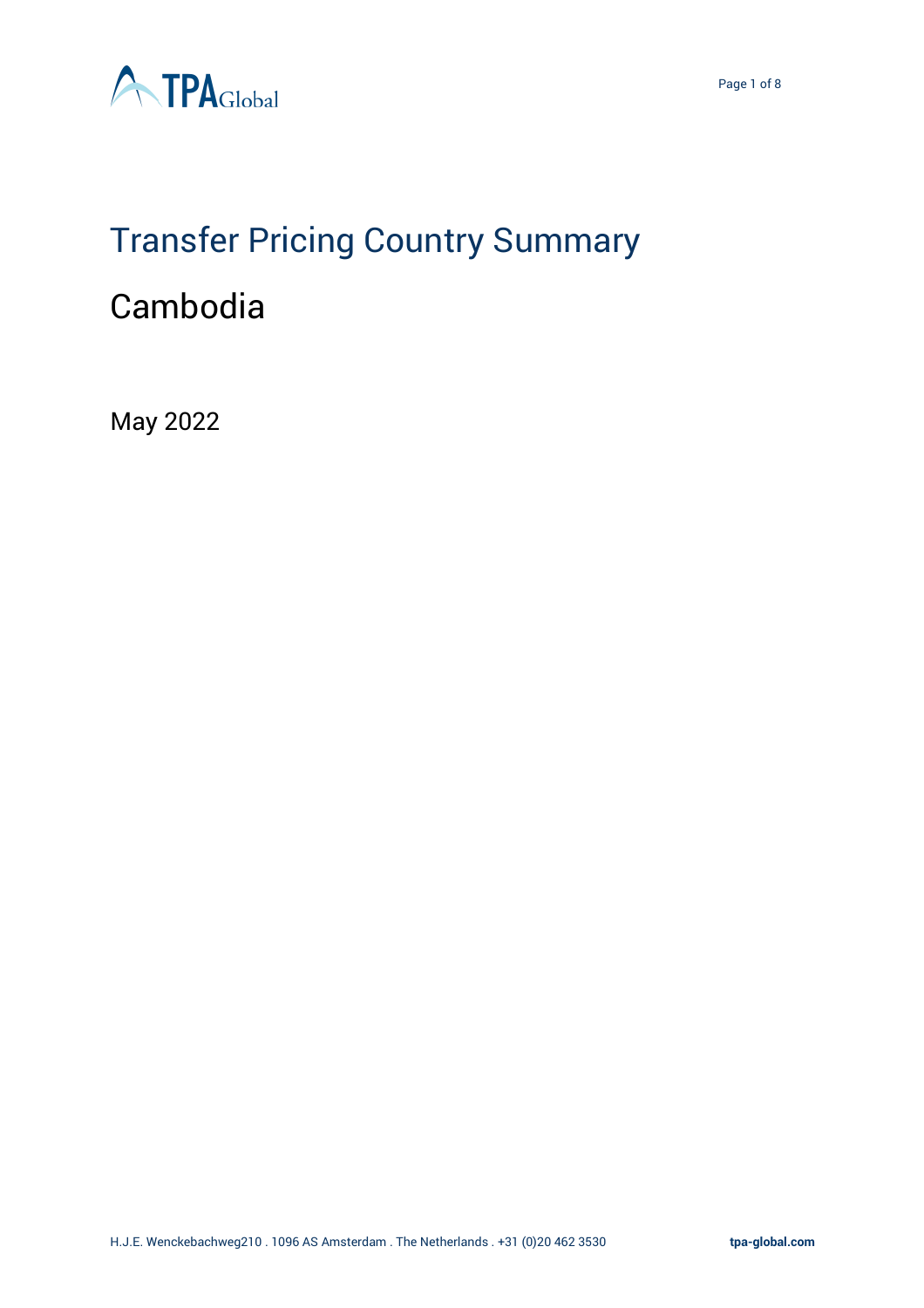# **ATPA**Global

| 1. |                                                                                |
|----|--------------------------------------------------------------------------------|
| 2. |                                                                                |
| a) |                                                                                |
| b) |                                                                                |
| c) |                                                                                |
| d) |                                                                                |
| e) |                                                                                |
| f) |                                                                                |
| 3. |                                                                                |
| a) |                                                                                |
| b) |                                                                                |
| c) |                                                                                |
| d) |                                                                                |
| e) |                                                                                |
| f) |                                                                                |
| g) |                                                                                |
| h) |                                                                                |
| i) | Production Process for TP Relevant Returns, Documents, Forms and Financials  6 |
| j) |                                                                                |
| k) |                                                                                |
| I) |                                                                                |
| m) |                                                                                |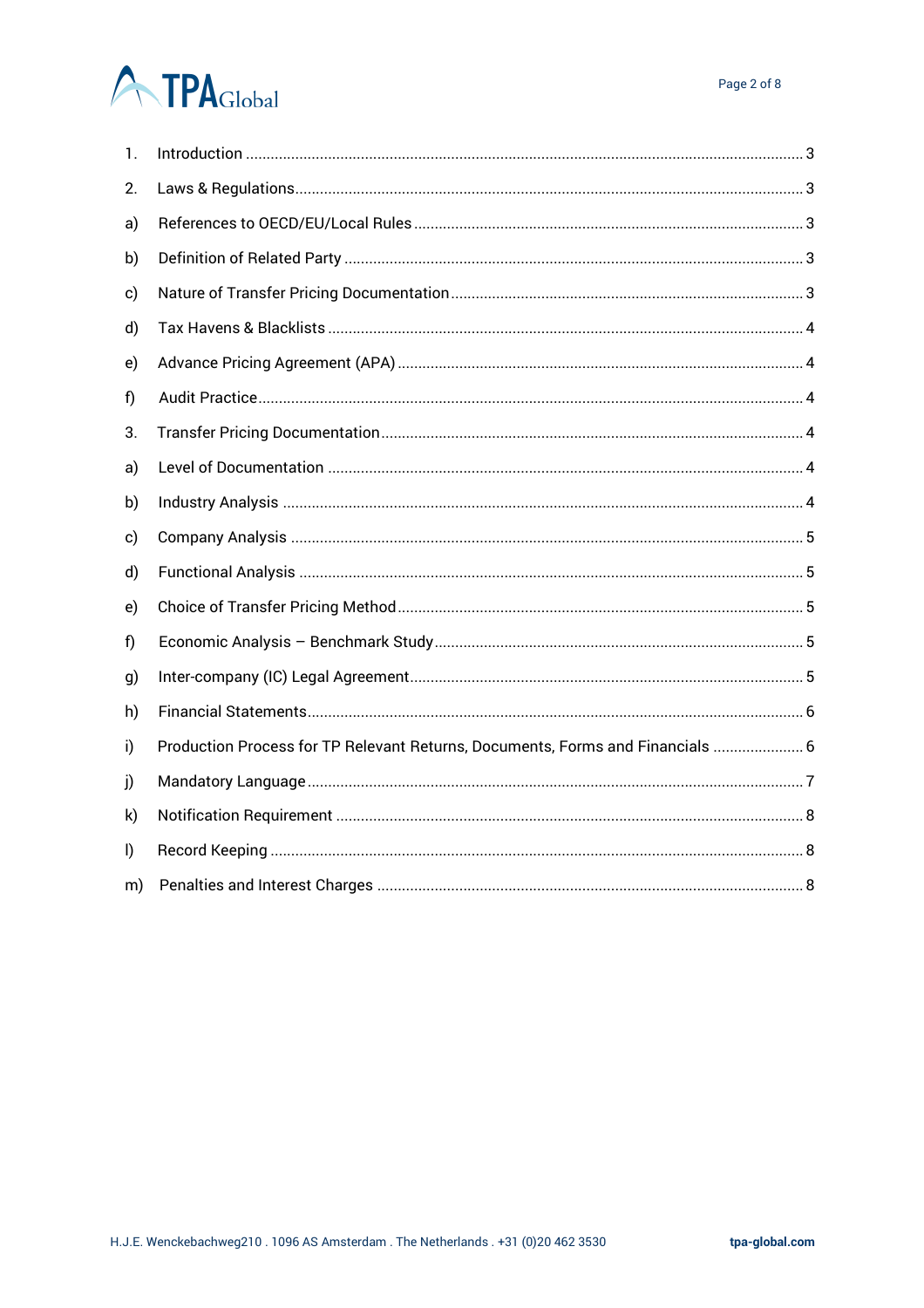

# <span id="page-2-0"></span>1. Introduction

The government issued a new Prakas on transfer pricing rules on October 11, 2017, which went into effect on October 10, 2017. The Prakas specifies new transfer pricing methods to be used by Cambodian taxpayers to determine fair market prices for related party transactions, as well as the documentation required to support these prices. Furthermore, it requires taxpayers to report all related party transactions to the tax authorities via the annual profit tax return.

# <span id="page-2-2"></span><span id="page-2-1"></span>2. Laws & Regulations

#### a) References to OECD/EU/Local Rules

Cambodia's Ministry of Economy and Finance (MEF) has issued the country's first transfer pricing regulations (Prakas No. 986) on 10 October 2017. The new regulations generally conform with the BEPS Action 13 of the OECD, and accordingly, the arm's length principle as stated by its transfer pricing guidelines. The legislation includes the transfer pricing methods, documentation standards, penalties, and specific rules for intangible property and intragroup services.

#### b) Definition of Related Party

<span id="page-2-3"></span>Related parties are defined for TP purposes by Law on Taxation under Article 56 and Prakas No. 986 under Section 7.3. The enterprises are deemed to be related if:

- they are members of the same family of enterprises, or
- if an enterprise controls another enterprise, or
- if an enterprise is controlled by another enterprise, or
- if two enterprises are under the common control of a third party.

Control is established when an enterprise holds 20% or more of dividend rights or an equivalent amount of voting rights in the Board of Directors. The same applies to both domestic and international transactions.

#### c) Nature of Transfer Pricing Documentation

<span id="page-2-4"></span>Cambodia has not been a member of OECD. However, it follows the OECD guidelines via the latest legislation and following practices. The requirements brought for transfer pricing documentation in Prakas No.986 overlap, in general, with the 2017 Guidelines and BEPS requirements.

The enterprises should prepare their transfer pricing documentation annually. Local branches also need to comply with the requirements if they carry out transactions in related-party nature. Specific requirements for the master file, local file, or CbC reporting have not been announced or enacted yet. However, further regulations are awaited from the Government.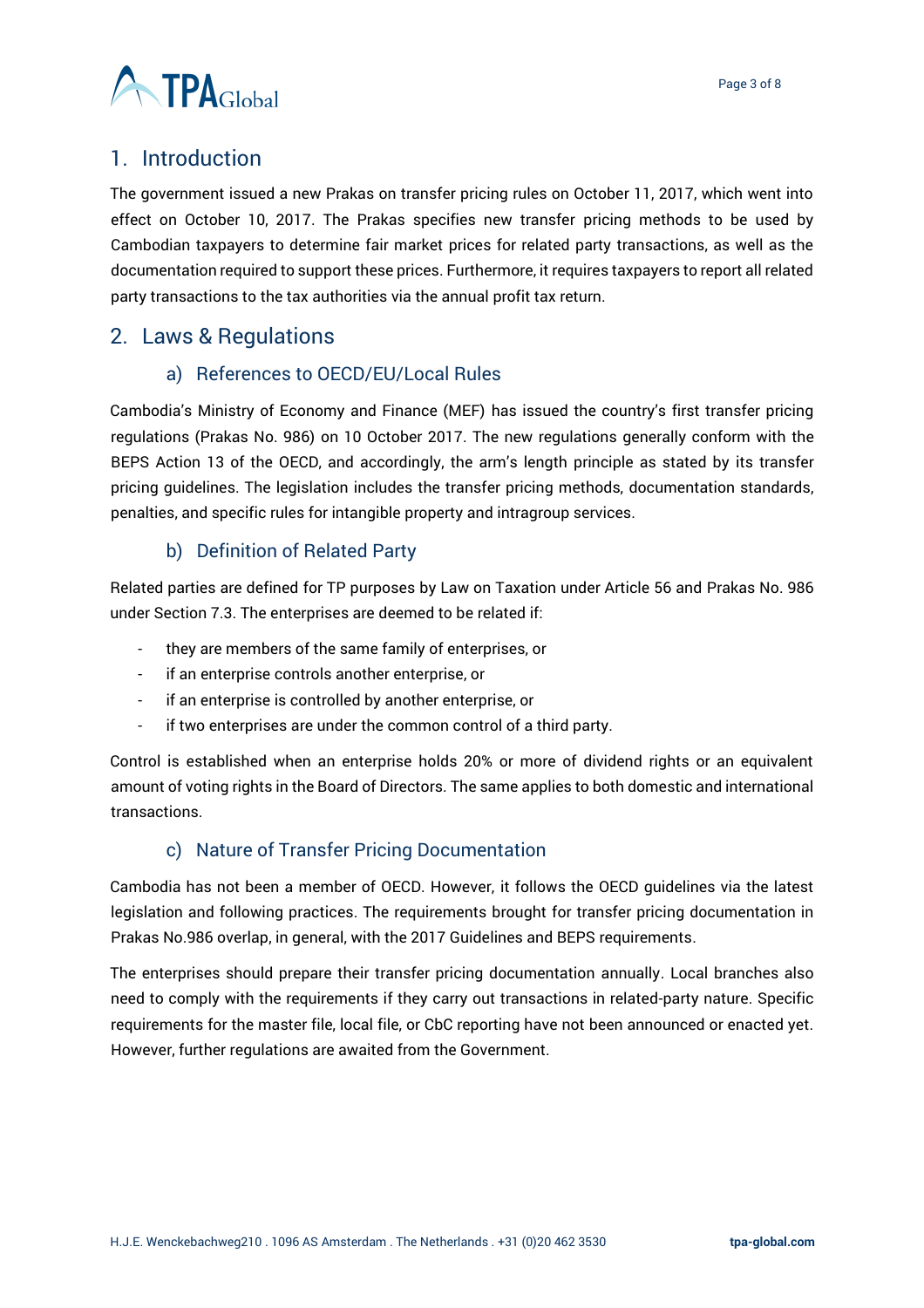

## d) Tax Havens & Blacklists<sup>1</sup>

<span id="page-3-0"></span>Cambodia is a non-BEPs associate country, but it can attend meetings and is not required to implement any of the recommendations. The new global tax system, which is intended to prevent tax evasion in developing countries, could go into effect as early as 2023. Cambodia is already focusing on increasing revenue from the digital realm and regulating it. Currently, the country levies a 10% valueadded tax (VAT) on the sale of digital goods or services. If Cambodia implements the reforms, it has the potential to significantly increase its tax revenues.

Because of tax evasion by large tech firms, Cambodia loses about 7.89 percent of its potential annual revenue budget.

#### e) Advance Pricing Agreement (APA)

<span id="page-3-2"></span><span id="page-3-1"></span>The existing legislation regarding transfer pricing does not cover APA's.

#### f) Audit Practice

The Prakas No. 986 was a significant first step in the increasing transfer pricing scrutiny in Cambodia. Further development of the new TP regulations also seems likely since many details (for example, the deadline for submitting the documentation) are missing from the Prakas. Currently, the application of the new rules is still being tested well enough. The tax authority also establishes a particular audit team for carrying out transfer pricing scrutiny, and it is expected that the TP scrutiny will increase. However, its current capacity and resources are not sufficient to handle a large number of TP audits simultaneously.

# <span id="page-3-4"></span><span id="page-3-3"></span>3. Transfer Pricing Documentation

#### a) Level of Documentation

Taxpayers are obligated to prepare transfer pricing documentation regarding related party transactions details and the methodologies used to justify the arm's length nature of the transaction. The following information is required:

- General information on the enterprise and the related parties;
- Information about the related party transactions (documents related to payment, transportation, products, etc. and transaction documents);
- Information regarding the transfer pricing method (documents that justify the chosen method).

#### b) Industry Analysis

<span id="page-3-5"></span>By identifying value drivers for the relevant industry, a first indication of the level of profitability common in the industry is being given.

<sup>1</sup> https://www.khmertimeskh.com/50913195/kingdom-will-have-a-say-in-the-global-tax-reformprocess/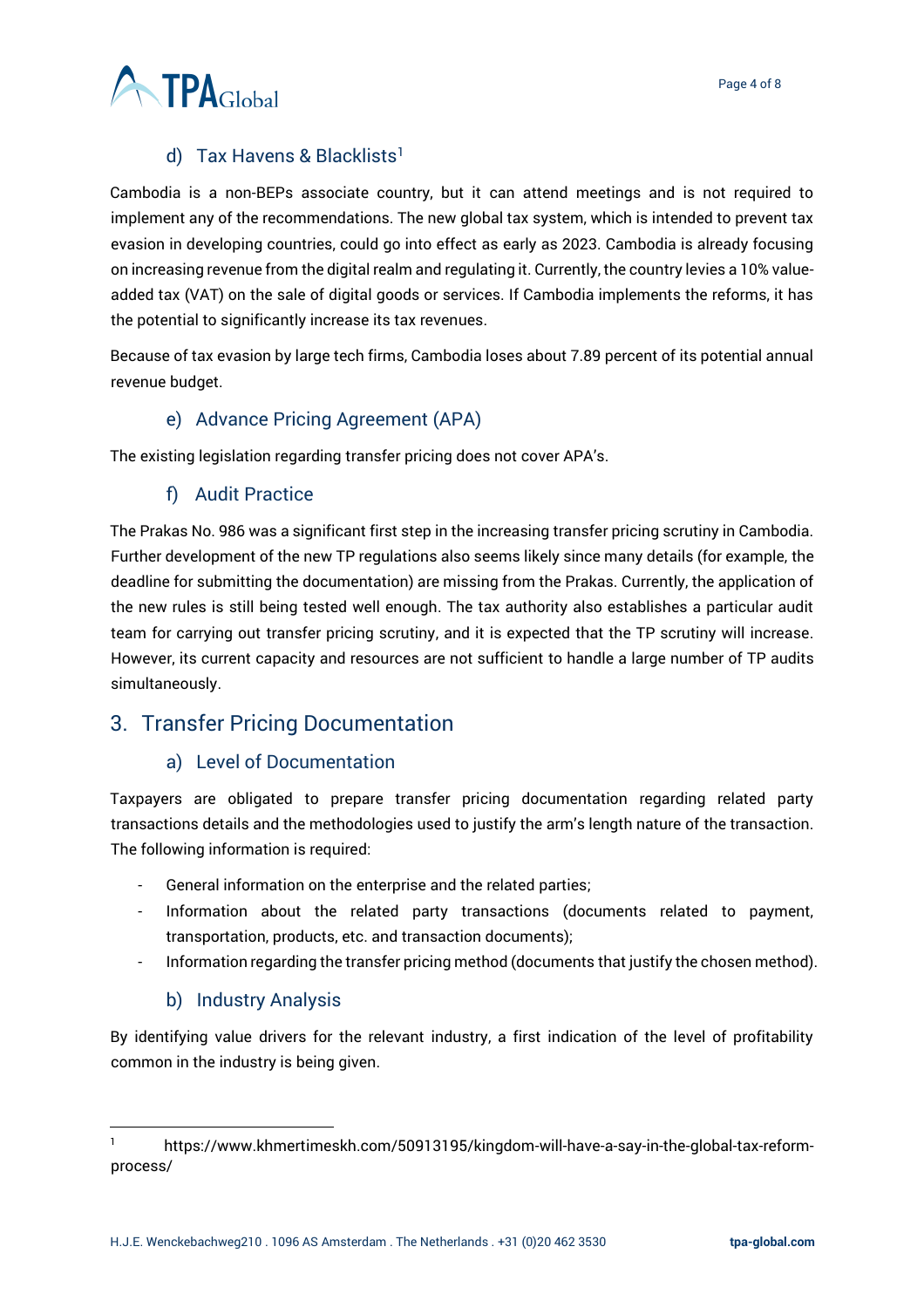

## c) Company Analysis

<span id="page-4-0"></span>A description of the management structure of the local entity, a local organisation chart, and a description of the individuals to whom local management reports and the country(ies) in which such individuals maintain their principal offices.

A detailed description of the business and business strategy pursued by the local entity, including an indication of whether the local entity has been involved in or affected by business restructurings or intangibles transfers in the present or immediately past year and an explanation of those aspects of such transactions affecting the local entity.

## d) Functional Analysis

<span id="page-4-1"></span>In conducting a functional analysis, an assessment is made of the significant activities and responsibilities that are performed by the related parties relevant to the Intercompany Transactions under review, the tangible and intangible assets that are employed and the risks that are borne in undertaking the business activities. Such an assessment is consistent with the recommendations that have been made in the OECD Guidelines in paragraph 1.51.

#### e) Choice of Transfer Pricing Method

<span id="page-4-2"></span>The new regulations recognise 5 transfer pricing methods that comply with the OECD guidelines; (i) Comparable uncontrolled price, (ii) Resale price method, (iii) Cost-plus method, (iv) Profit-split method, (v) Transaction net margin method.

The appropriateness of the method depends on the situation, and the taxpayer shall provide enough evidence and supporting documentation to justify their chosen method. In cases where the taxpayer is unable to make that justification, the tax authorities can determine the appropriate method for the taxpayer.

# f) Economic Analysis – Benchmark Study

<span id="page-4-3"></span>Foreign comparables should be acceptable as supporting documentation if (as is likely) no or limited domestic comparables are available.

#### g) Inter-company (IC) Legal Agreement

<span id="page-4-4"></span>Although an Inter-company legal agreement formalises the business and financial relationship between group entities, the legal agreements have a lower ranking since the OECD 2017 Guidelines made the ''conduct of parties'' the prevailing concept.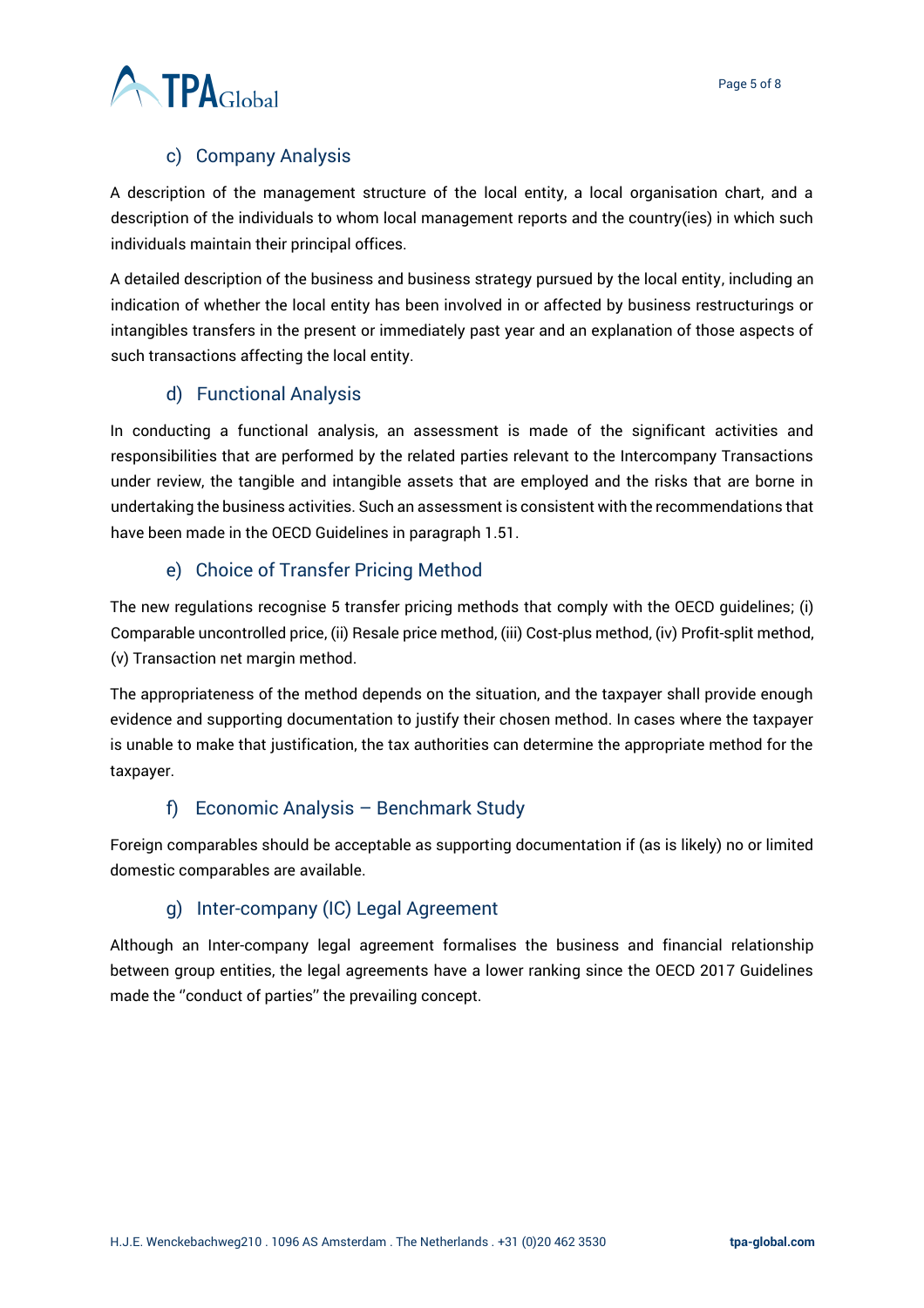

# h) Financial Statements<sup>2</sup>

<span id="page-5-0"></span>Companies in Cambodia are required by law to submit annual financial statements. The statements are reported either electronically or on paper. The Accounting and Audit Act governs financial statement reporting in Cambodia. The IFRS are used by all types of commercial companies.

Annual financial statements must be filed within three months of the fiscal year's end. They must be written in Khmer and paid for with national currency.

The stock exchange is where companies that sell their shares publish their financial statements.

Annual financial statements include the following:

- The balance sheet
- Profit and loss statement
- Statement of cash flows
- Notes

#### <span id="page-5-1"></span>i) Production Process for TP Relevant Returns, Documents, Forms and **Financials**

In the chart below, the existence of the filing requirements with the details of which format is used, the latest filing date, notification requirement and its deadline, thresholds to be applied in case it exists, and the required languages are demonstrated. These information can be seen respectively for CIT, master file, local file, CbCR, local forms, annual accounts and segmented P&L documentations.

|                                    | Prepare or<br>File? | Format   | <b>Deadline</b>                              | <b>Notification</b><br>Deadline* | Threshold*<br>(Yes/No) | Local Language<br>(Yes/No)*(If "No",<br>it can be filed in<br>English) |
|------------------------------------|---------------------|----------|----------------------------------------------|----------------------------------|------------------------|------------------------------------------------------------------------|
| Corporat<br>e Income<br><b>Tax</b> | File                | e-Filing | 31 March<br>of the<br>following<br><b>FY</b> | N/A                              | Not<br>applicalbe      | Yes (Khmer)                                                            |
| <b>Master</b><br><b>File</b>       | Prepare             | N/A      | 31 March<br>of the<br>following<br>FY        | N/A                              | N/A                    | No                                                                     |

<sup>2</sup> https://schmidt-export.com/extracts-foreign-commercial-registers-and-accountingstatements/financial-statements-cambodia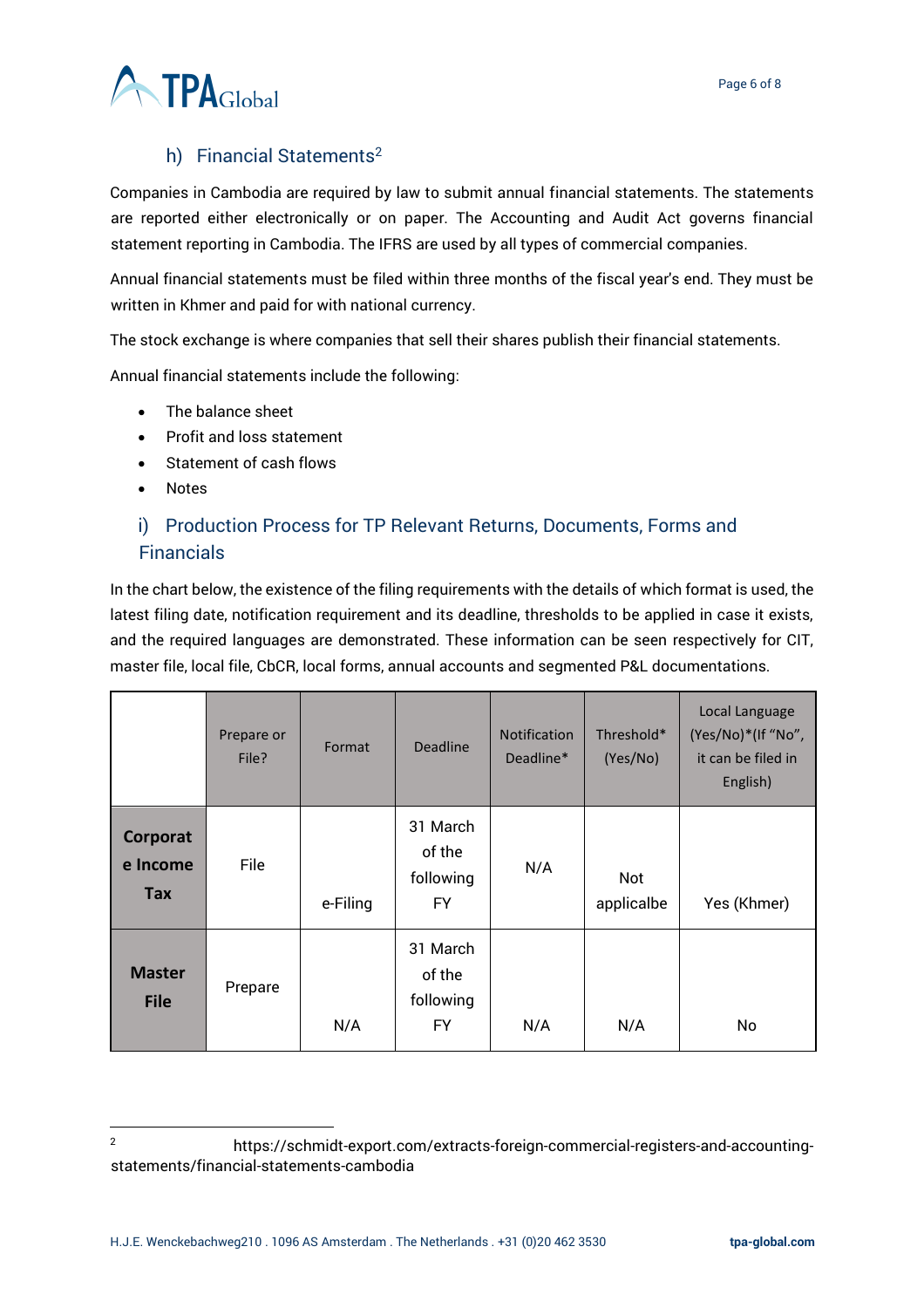

| <b>Local File</b>                                                    | Prepare | N/A        | 31 March<br>of the<br>following<br><b>FY</b> | N/A | N/A | No          |  |  |  |
|----------------------------------------------------------------------|---------|------------|----------------------------------------------|-----|-----|-------------|--|--|--|
| <b>CbCR</b>                                                          | Prepare | N/A        | 31 March<br>of the<br>following<br><b>FY</b> | N/A | N/A | No          |  |  |  |
| <b>Annual</b><br><b>Accounts</b>                                     | File    | Local IFRS | The year<br>end                              | N/A | N/A | Yes (Khmer) |  |  |  |
| <b>Segment</b><br>ed P&L                                             | N/A     | N/A        | N/A                                          | N/A | N/A | N/A         |  |  |  |
| * Cambodia has NOT signed the MCAA agreement for the filing of CBCR. |         |            |                                              |     |     |             |  |  |  |
| * There are no special provisions governing SMEs.                    |         |            |                                              |     |     |             |  |  |  |

Even though there is no clear-cut requirement to prepare transfer pricing documentation, related-party transactions must be disclosed in the annual tax return. It is highly recommended due to the onus of proof resting with the taxpayer.

There is no deadline to submit the required documentation. However, taxpayers should keep in mind that they are required to retain the required documentation and then submit it to the tax authorities upon request. The documentation must be filed no later than seven working days in principle. Therefore, it is advised that taxpayers prepare their TP documents before the deadline for submitting CIT returns in order to prevent incurring penalties.

Art. 117 of Cambodian Tax Law prescribes that the tax administration can do re-assessment within (i) 3 years in an ordinary way after the date the tax declaration was submitted, (ii) within 10 years if there is evidence of the obstruction of the implementation of tax provisions, (iii) anytime with the written consent of the taxpayer.

# j) Mandatory Language

<span id="page-6-0"></span>Documentation for submission to the tax authority must be in Khmer or English.